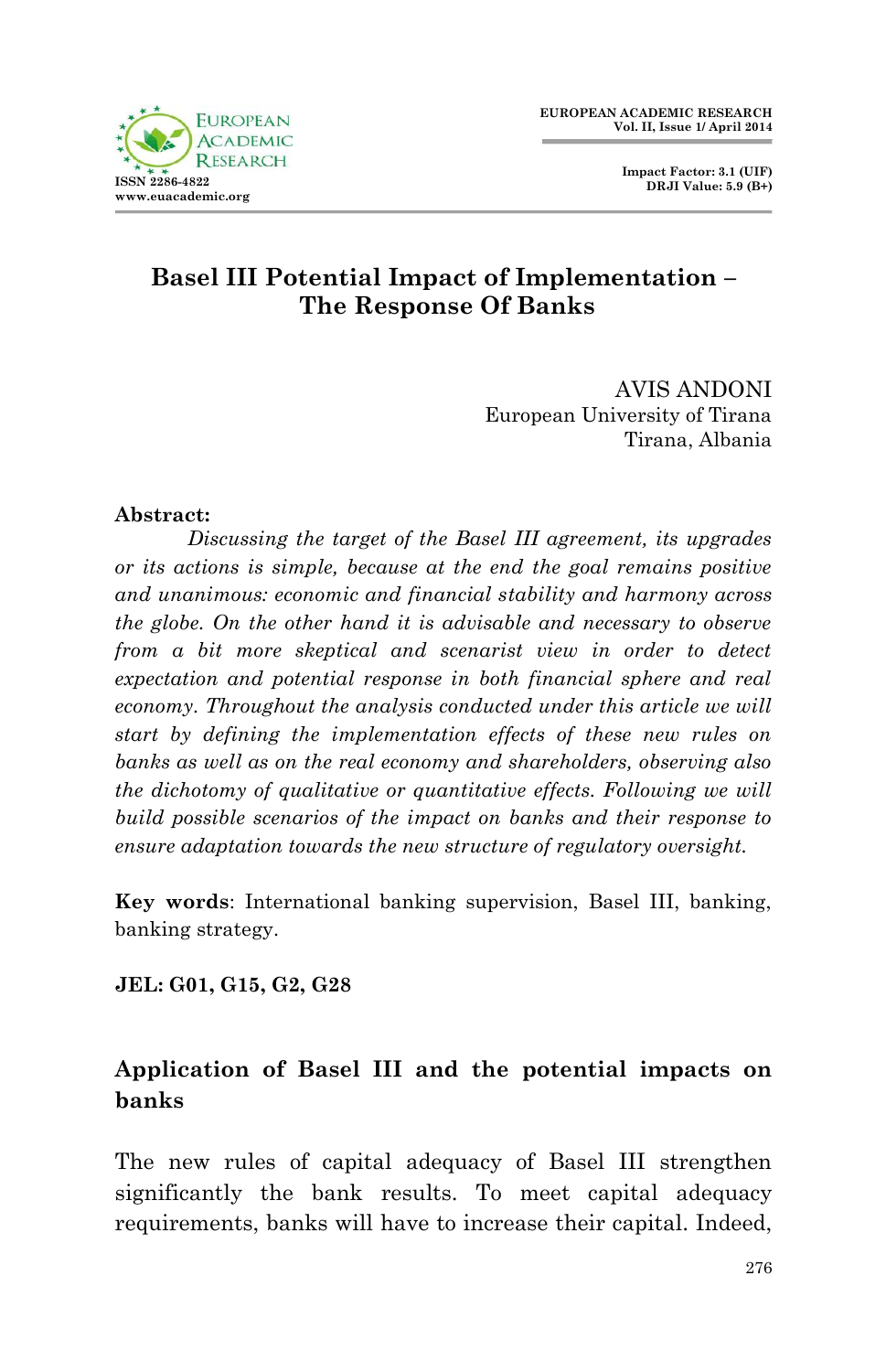Avis Andoni*- Basel III Potential Impact of Implementation –The Response Of Banks*

banks will not only retain capital in larger quantities but also will be asked to maintain a capital with better quality. In this way, the banks enable a more stable and robust capital to cope with crises more easily without adverse contaminant effects through international banking systems, thus ensuring higher financial stability. Basel III will have several impacts on the financial system, first of all by lowering the risk of systemic banking crises but also has will be having undesirable effects such as the lowering of lending capacity, reducing investors' thirst for capital and bank debt as a result of lower dividends, and the risk of international arbitration in case of different implementations by various entities. On the other hand these adjustments and changes will directly reflect their impact on banks as emptying the weak banks; significant pressure on profitability and ROE , change in demand for the long- term financing and legal organization of various banking entities. To enable the increase of regulatory capital, banks possess various alternatives. To reflect more clearly alternatives that banks can take we can rely on the theory of the financing modes hierarchy. In fact the starting point of the latter will be capital growth through internal funding by transforming or passing gains into capital reserves (retained earnings), secondly by issuing new shares.

Domestic financing through the "blocking" of profits is the best way of funding based on the theory of hierarchy. However, considering that as a result of the impasse of retained earnings banks cannot perform investments in improving computer systems, research on customer information, etc. On the other hand, the choice of issuing new shares represents a major problem. This action is a negative signal and a condensation of current shareholders' equity in force.

In fact, the increase in equity has an impact on shareholders. When the capital increase carried out by internal financing, shareholders see this incredulously because retained earnings will not be used to pay dividends. However, the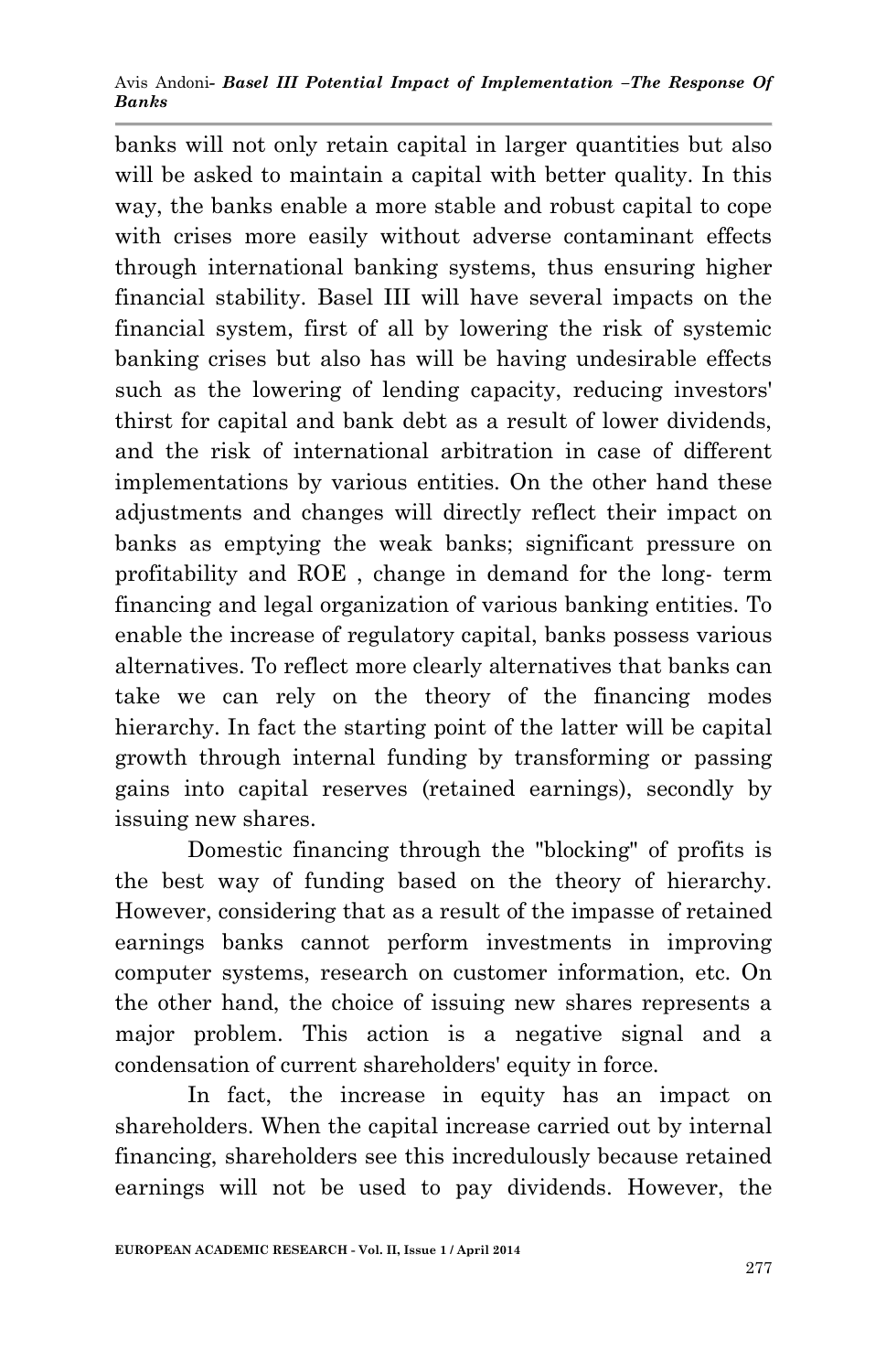Avis Andoni*- Basel III Potential Impact of Implementation –The Response Of Banks*

dividend payment policy should be stable. When the capital increase carried out by issuing shares we can observe a capital contraction because by issuing shares, the bank will seek a lower price than the current market price to attract new investors. So the only thing seen by shareholders when using this option to increase regulatory capital is the depreciation of their shares. Basel III agreement implies increasing the weight of capital in the balance sheet, while shareholders see a performance decrease. In fact, the Return on Equity (ROE) before the crisis was estimated to be weighed about 15 % while the average estimation after the implementation of the latest agreement, this indicator is expected to decrease by 400 percentage points.

Regarding the analysis of the implications on shareholders, we must distinguish between investment banks and commercial banks. Investment banks undertake operations as long-term financing, pension funds and so on, which are far more dangerous than the operations of commercial banks, which take basically undertake short-term borrowing and lending (low risk activities). While the level of regulatory capital should be in accordance with the risks undertaken, investment banks will face much stronger growth, which will reduce shareholder returns much more. The latter results in sensitively decreasing shareholders profits in the investment banks compared with profits of commercial banks' shareholder. But we must not forget that there are also positive implications for shareholders. Given that banks should have regulatory capital level commensurate with the risk of operations undertaken, the latter will try to eliminate extremely dangerous activities, reducing the probability of loss and bankruptcy, which is actually beneficial to shareholders.

Regarding the issue of shares, it is important to introduce Sequential Theory, according to which the issue of shares shall be made when the stock market is still profitable. This means that the bank must choose the right time to issue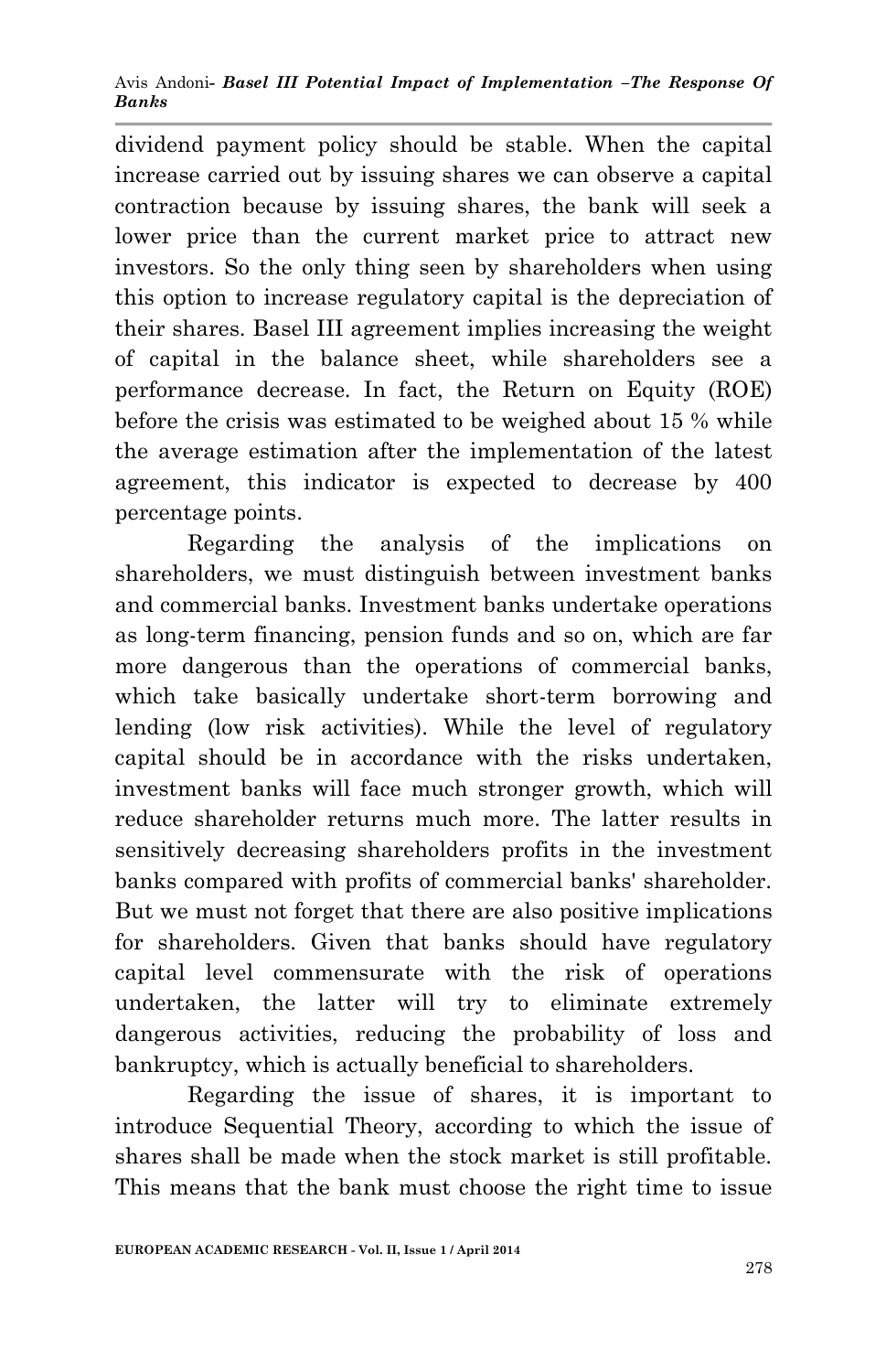new shares. At first glance, one might think that capital requirements will force banks to issue shares in the immediate and could not "play" when the market is profitable. But the problem is covered by the transition to the implementation of the agreement on regulatory capital, which leaves banks an adequate period of time to act optimally for each individual situation of theirs.

This strong influence can be seen in the last Quantitative Impact Study (QIS)<sup>1</sup> published by the Basel Committee in September of 2012. The study is based on rigorous reporting processes set forth by the Committee to periodically review the implications of Basel III standards for financial markets. In the study participated a total of 209 banks, including 102 "Group1" banks (categorization of banks that have Tier 1 capital more than 3 billion Euros and are internationally active) and 107 "Group 2" banks ( i.e. all other banks). While the structure of the Basel III provides transitional arrangements for implementing the new standards, the results of this monitoring exercise assume full implementation of the final Basel III package based on data from 31 December 2011.

Based on these data and implementing changes in the definition of capital and risk -weighted assets, average common equity ratio of Tier 1 capital under the counter in Group 1 was 7.7 %, compared with the minimum requirements of Basel III at 4.5%. In order for all Group 1 banks to reach the 4.5 % minimum requirement, it will be required an increase of EUR 11.9 billion in common equity under Tier 1. The total absence amounts to 374.1 billion Euros in order to match the standard of the target level of 7.0 % (including capital conservation buffers). As a benchmark, the amount of profit after tax and before all the distributions of the same sample of Group 1 banks in 2011 was 356 billion Euros. For Group 2 banks, the average common equity under Tier 1 stood at 8.8 %. In order for all

1

<sup>1</sup> <http://www.bis.org/press/p120920.htm>

**EUROPEAN ACADEMIC RESEARCH - Vol. II, Issue 1 / April 2014**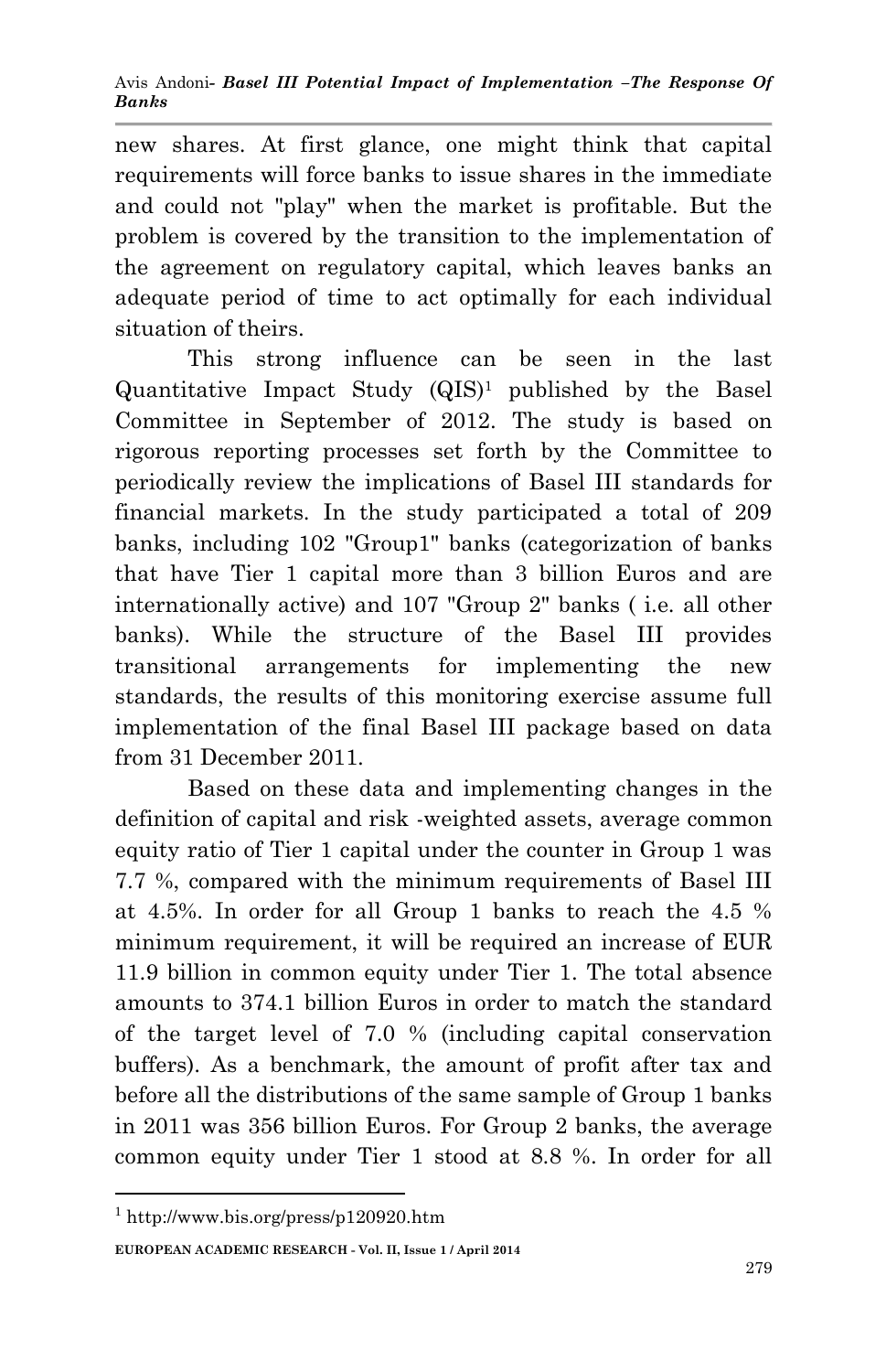Group 2 banks in the sample to meet the new ratio of common equity under Tier 1 of 4.5 %, the additional capital needed is estimated to be 7.6 billion Euros. This would require an additional 21.7 billion Euros to reach a target of 7.0 % of common equity under Tier 1, knowing that the sum of these banks earnings after tax and before distribution, in 2011, was at 24 billion Euros.

According the analysis of expectations, there will be generated significant capital deficits for the European banking market as well as for the American one. Meanwhile we must distinguish between big banks and small ones, clearly recognizing that large groups will find it easier to generate additional capital to meet capital requirements. The deficit in question is partly due to increased capital requirements and the introduction of new liquidity ratios but also partly because of the exclusion of certain categories of assets under Tier 1 and Tier 2 capital. According to McKinsey on 2010<sup>2</sup> solutions adopted by banks should be three dimensional: better management of capital and liquidity, balance sheet restructuring and new models of adaptability.

Concerning the better management of capital and liquidity, banks will develop two actions. First, they can improve the effectiveness of their capital in their trading book, secondly, they can implement liquidity management practices and alternative financing through three levers: 1- developing management and liquidity funds in the enterprise level, 2 creating a detailed summary table for a more accurate picture of the bank's liquidity position and 3- implementing an integrated financial plan for the company. In connection with the balance sheet restructuring, banks will optimize their balance sheets and will tend to have them more balanced than before.

How can this be accomplished? Simple, they need to place assets and their financing in mutual levels of maturity,

**.** 

**EUROPEAN ACADEMIC RESEARCH - Vol. II, Issue 1 / April 2014** <sup>2</sup> McKinsey working papers on risk Number 26, November 2010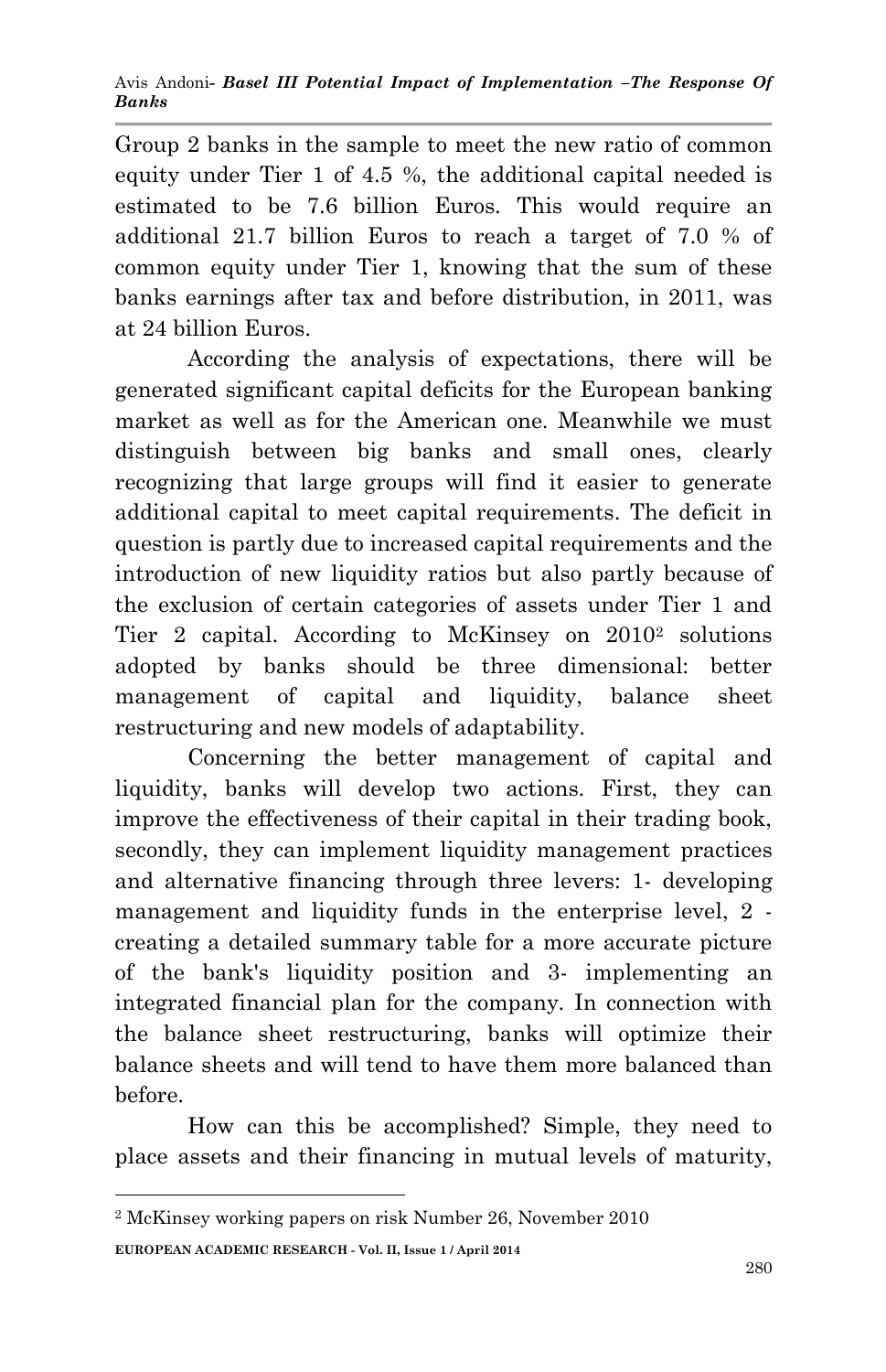Avis Andoni*- Basel III Potential Impact of Implementation –The Response Of Banks*

short-term assets financed with short-term liabilities and longterm assets financed with long-term liabilities. Finally, banks will have to develop new models considering reviewing the profitability of their business operations and financing costs due to lack of capital and its cost in the future. Thus, banks can develop new range of products, and review the basic cost of asset prices.

## **Application of Basel III and the potential impacts on the real economy**

It is totally normal that the impacts of Basel III regulation will extend to the real sphere. To analyze this optic we can observe and comment on the potential impacts on credit or debit agents. The effects of the announcement of the new agreement and its implementation will, in fact restore investor confidence in the banking system. As a result, they are more likely to put large amounts of savings in banks. However, the investors may decide to question the issue of payment of the deposit, and in fact, the bank may reduce the rate of return on deposits to increase its margin. Banks undertake this action in order to increase their profits, profits that will have to place on reserves for the capital increase. Therefore we can see that the banks creditors face positive and negative aspects.

Meanwhile, as stated and discussed previously in this paper, imposed capital requirements will lead banks, according to them, in a loan "crisis". This contraction is due to two mechanisms. First, the increase in equity is a costly measure for banks. They will pass these costs on interest rates to the creditors and debtors. Banks will reduce deposit rates and lending rates will rise, allowing them to have a large margin. Given that interest rates on loans to households and firms will rise, they will require less credit, a situation which would lead to a sharp reduction in lending. On the other hand, long-term deposit rates are already set and it is impossible to be changed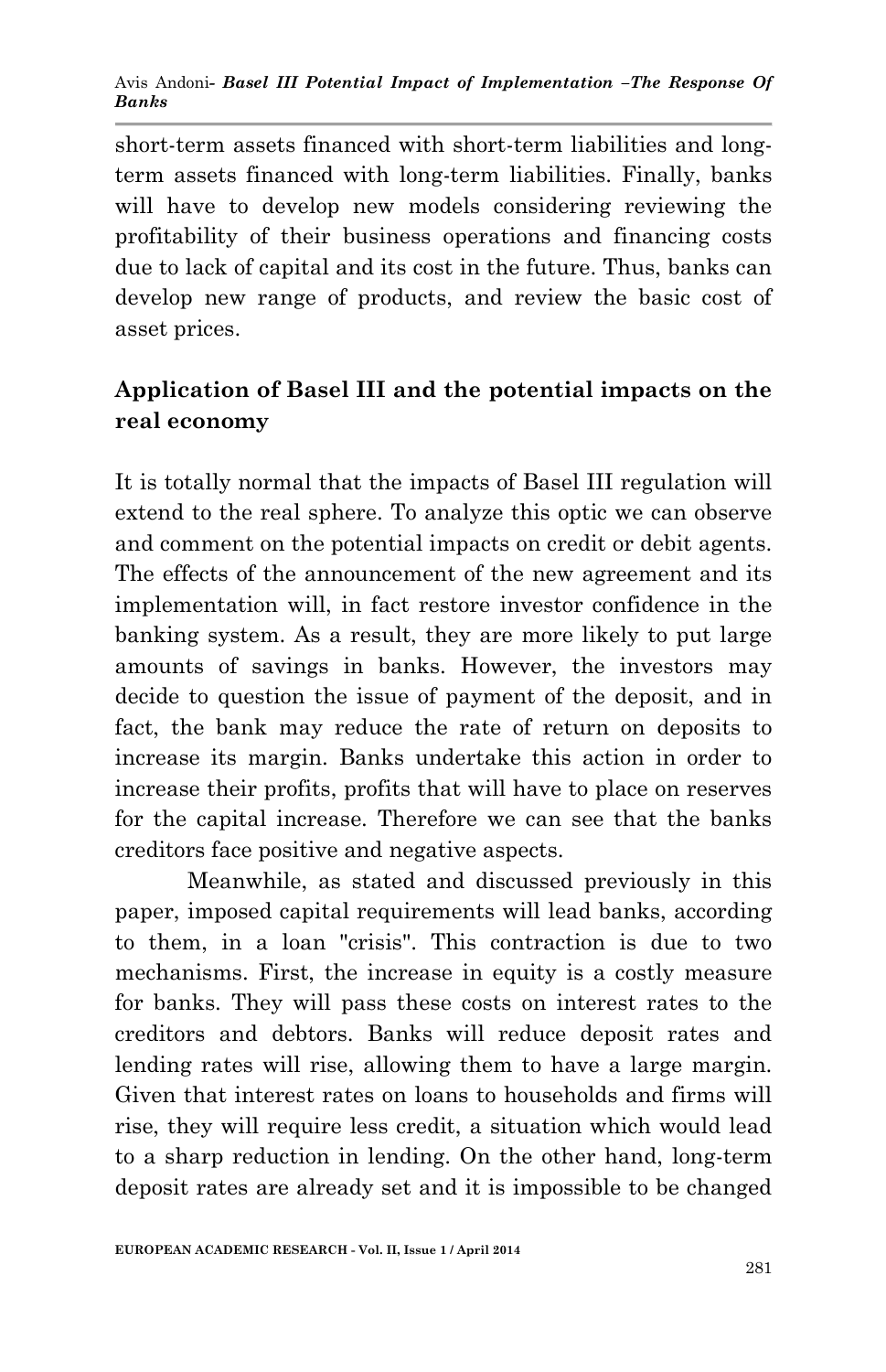immediately, the solution to this problem is the transition period established by the Basel Committee.

Second, banks will have to raise their own funds, causing a decrease in current assets in the balance. The amount of capital depends on the amount and level of risks undertaken, so if the bank has to raise its capital by increasing the risks, it will have a tendency to reduce risk, so automatically it will reduce crediting. We can observe so a tightening of credit by banks, pushed by fears of a credit crisis.

We can also discern a significant impact on the real economy. In fact, households and businesses will have less access to credit which could hinder economic recovery. Concerning the level of household consumption, knowing that they will borrow less in the future, households will tend to save more today to finance future consumption based on the assumption that individuals "extend" their consumption over time. At the firm level, if we rely on the theory of hierarchy, they will find other ways of financing. They may be financed by the issuance of shares or securities trading. The first option will allow them to increase their capital without risk. This option is preferred by managers because shares do not oblige strict payment obligations for them. However, this funding is reserved for large companies only.

## **Challenges and potential responses of banks**

Implementation of Basel III agreement will undoubtedly face a different challenge as it requires extensive attention and cooperation at the international level. Basel III, with its requirements oblige banks to take a number of actions to meet new regulatory reports and to restore, at least partially, their profitability. Before undertaking such actions, banks should be able to calculate and report the new reports, which require a great effort in implementation. Basel III covers a number of areas such as IT architecture, risk methodology, governance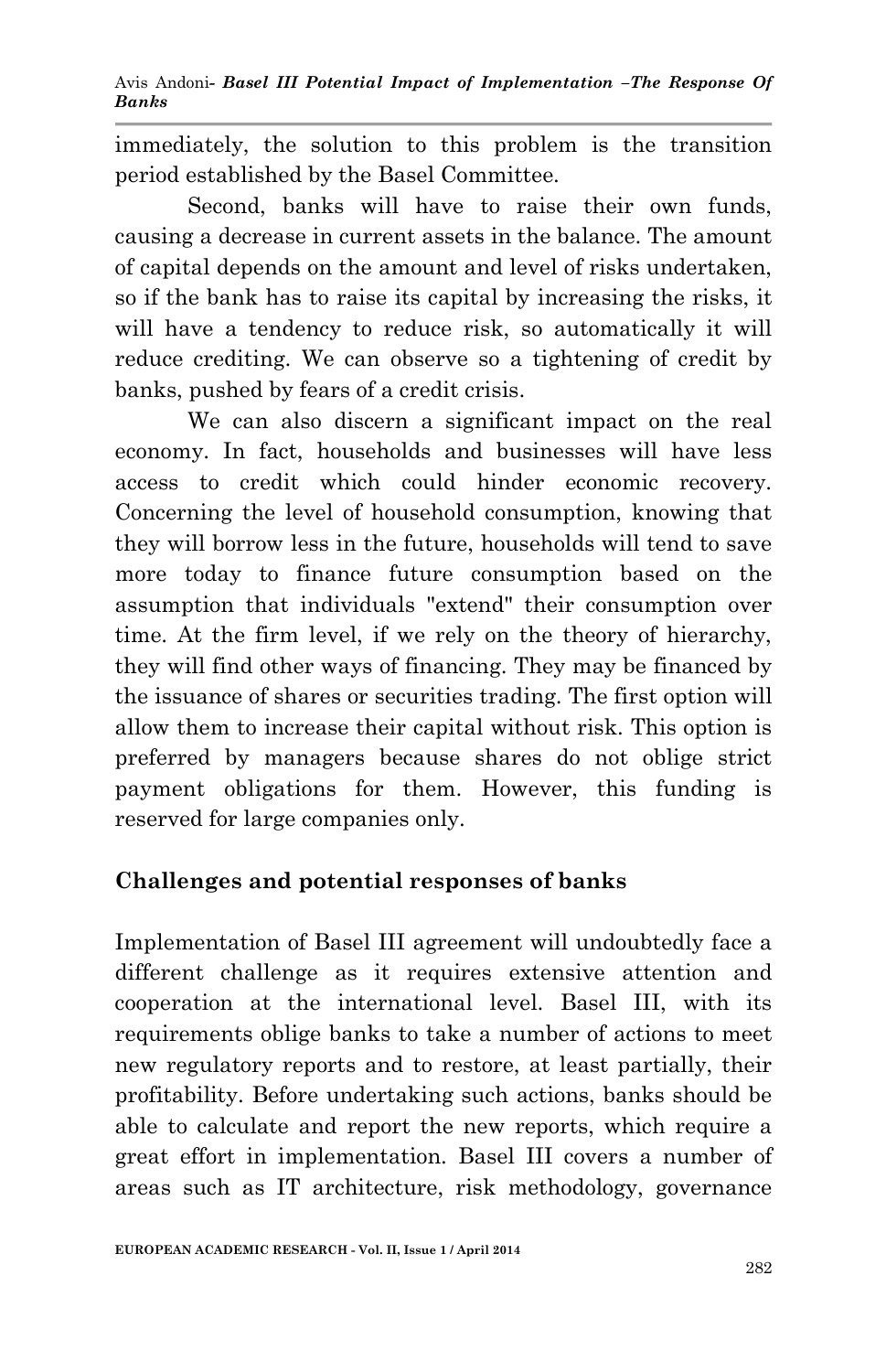Avis Andoni*- Basel III Potential Impact of Implementation –The Response Of Banks*

structure, reporting systems and processes to deliver a successful implementation. Banks should be fully aware of these challenges as soon as possible before they start implementing Basel III. To get a better view of the possible implementation challenges we can categorize them as operational challenges, technical and organizational. (see Figure 1).



**Figure 1 Implementation challenges of Basel III**

**Operational challenges** include the development of specifications for new regulatory requirements, such as the demarcation of positions (assets and liabilities) to the new liquidity and funding categories in the calculation of Liquidity Coverage Ratio (LCR) and NSFR reports, as well as stricter capital categories. Further challenges refer functional specification of new applications for positions within the trade book and the risking of the other party, as well as the adaptation regarding new capital and liquidity ratios. Crucial is the integration of new regulatory requirements on risk management.

**Technical challenges** of implementing Basel III include the availability of data quality and consistency of the data to calculate the new reports. Further technical challenges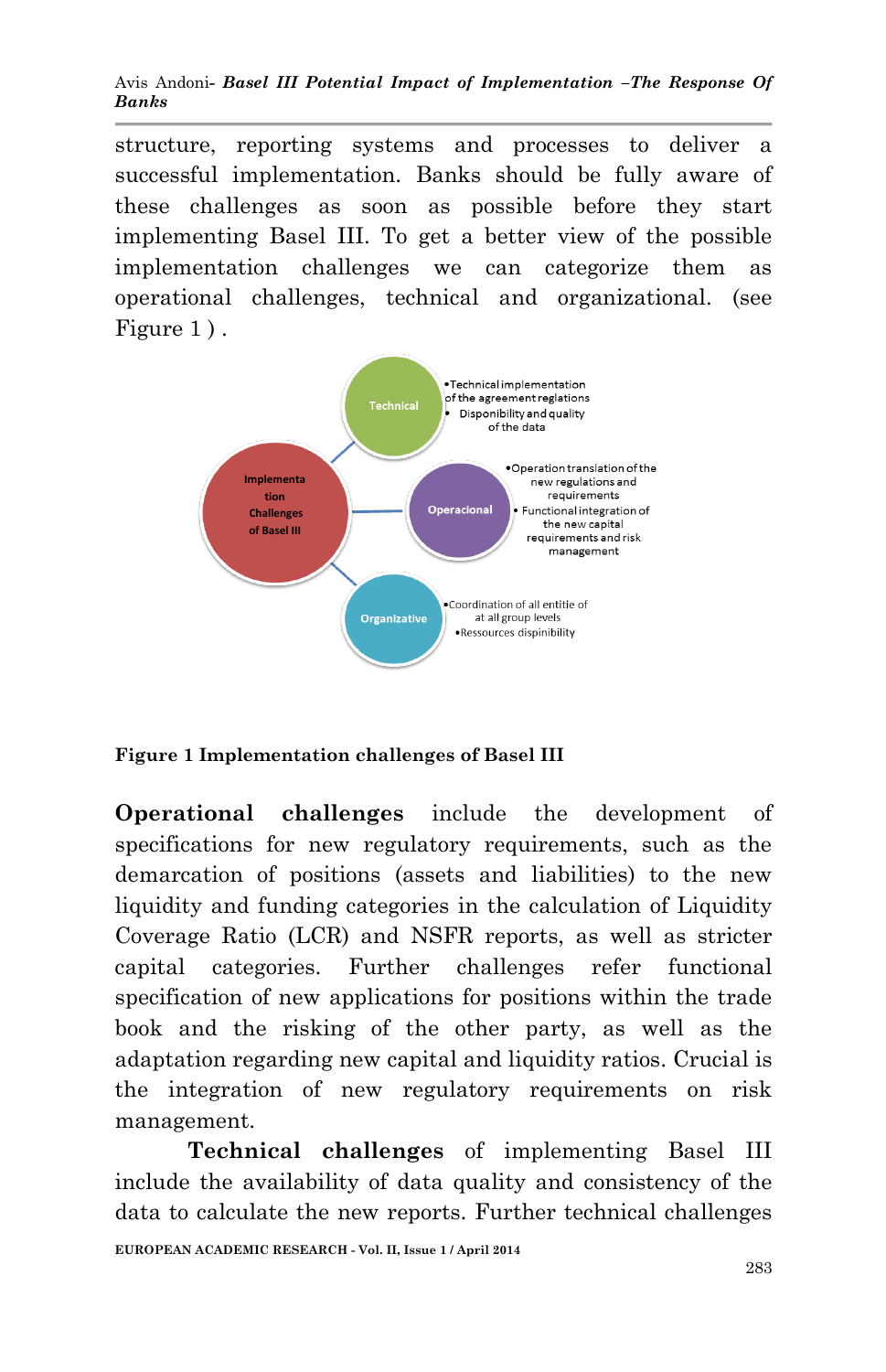result from adjustments to the financial reporting system about new reports and from the creation of an effective interface it with existing systems of risk management. Compared with Basel II, with its major focus on credit and operational risk, Basel III requirements cover a wide range of subject areas, including bank capital, liquidity and risk management, so for a successful implementation is necessary to create a working group that will consider dependencies between different topics and coordinate different functional units, technical and operational.

**Organizational challenges** should be managed to develop a broad response and responsibilities include scheduling within the framework of the implementation, and further efforts to rebuild profitability and allow an integrated management, capital, liquidity and risk. In achieving these objectives, identifying and securing resources should be carried out to meet the full range of initiatives required.

The impact of Basel III on banks calls for actions centered and well justified. Aside from simply achieving compliance with the new rules, banks will go well beyond minimum compliance and will take measures to restore profitability. Banks will assess their business lines, levels of risk profiles and capital income, as well as their financing strategies to take appropriate steps towards compliance as healthy as possible.

## **Operational Responses**

Basel III creates incentives for banks to improve their operational processes to not only meet, but to increase the efficiency and to lower costs. Banks have begun to explore areas such as:

• Optimization of risk -weighted assets (RWA), including more sophisticated models, process improvement, improve data quality, and the extent of the supervisory framework.

• Reduce exposure to potential loan and credit losses through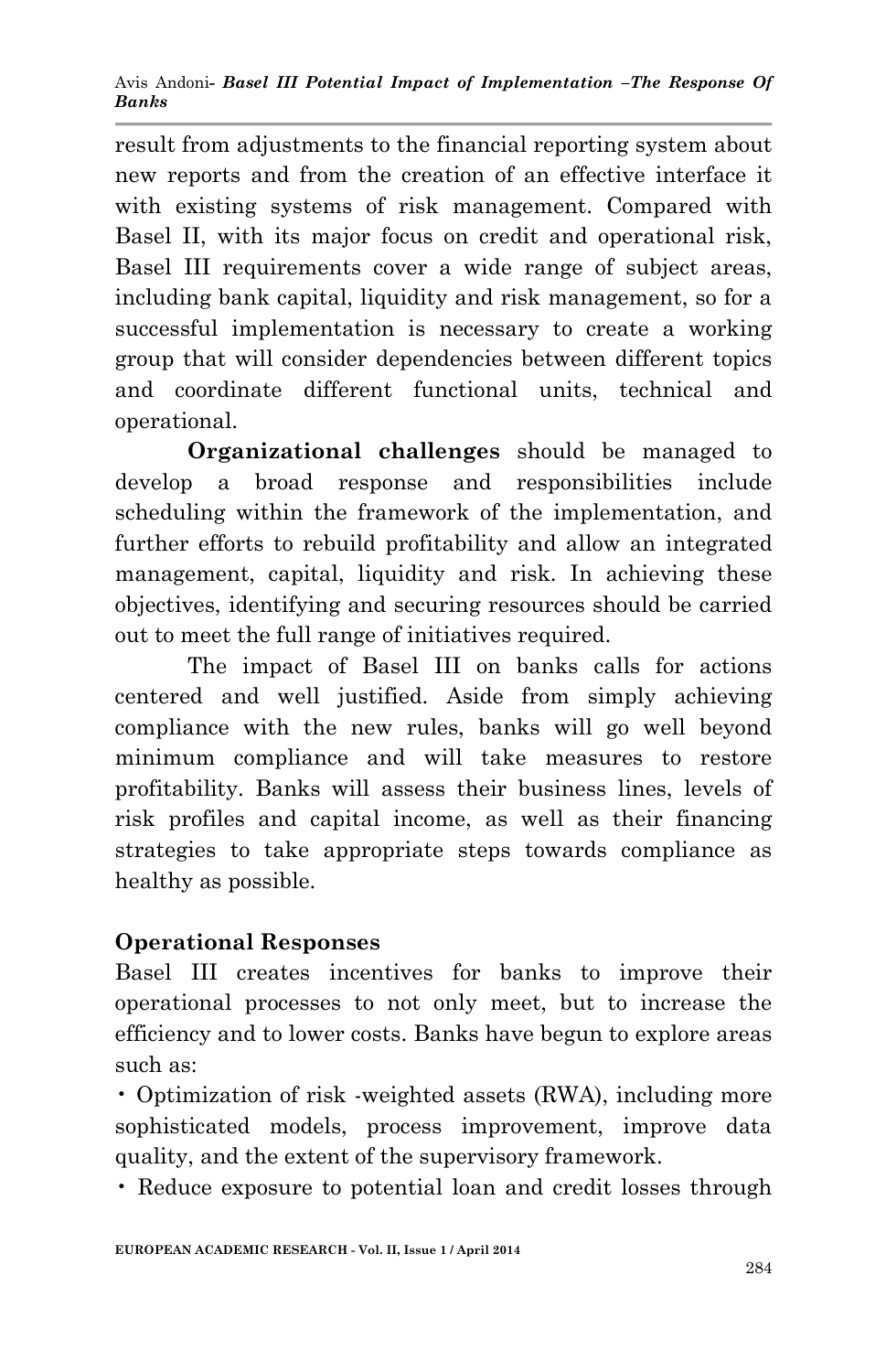stringent approval processes credit particularly in relation to the exposures of banks.

• Improving liquidity risk management, including the processes of "stress testing" and developing contingency funding plans.

• Promotion of closer integration of risk and finance functions.

• Integration of all subsidiaries in the analysis of risk management in accordance with the general appearance of the whole group as well as capital management standards.

# **Tactical Responses**

Besides operational responses rather short, banks have a wider range of possible tactical actions to address several concerns, especially the profitability. These types of actions include the price of financing and restructuring assets. Given the definition, tactical responses do not affect long-term strategic issues, but can be extremely helpful in relieving the pressure on profitability. Among tactical responses available to banks we may list:

• Adjusting lending rates, depending on competition within specific segments and strategic importance to the banks every segment.

• Incorporation of higher capital and liquidity costs through more sensitive prices and measuring performance through risk.

• Shifting into less risky segments in the portfolio, reduction of trade exposures and activities especially as derivatives.

• Increase the level of high quality liquid assets.

• Changing the mixture of financing for example by replacing the debt by interbank long-term financing and by increasing the deposit maturity.

• Reduction of the total exposure, both inside and out of balance.

#### **Strategic Responses**

In consideration of the responses to adapt to Basel III banks have the opportunity to bring major changes in all areas of the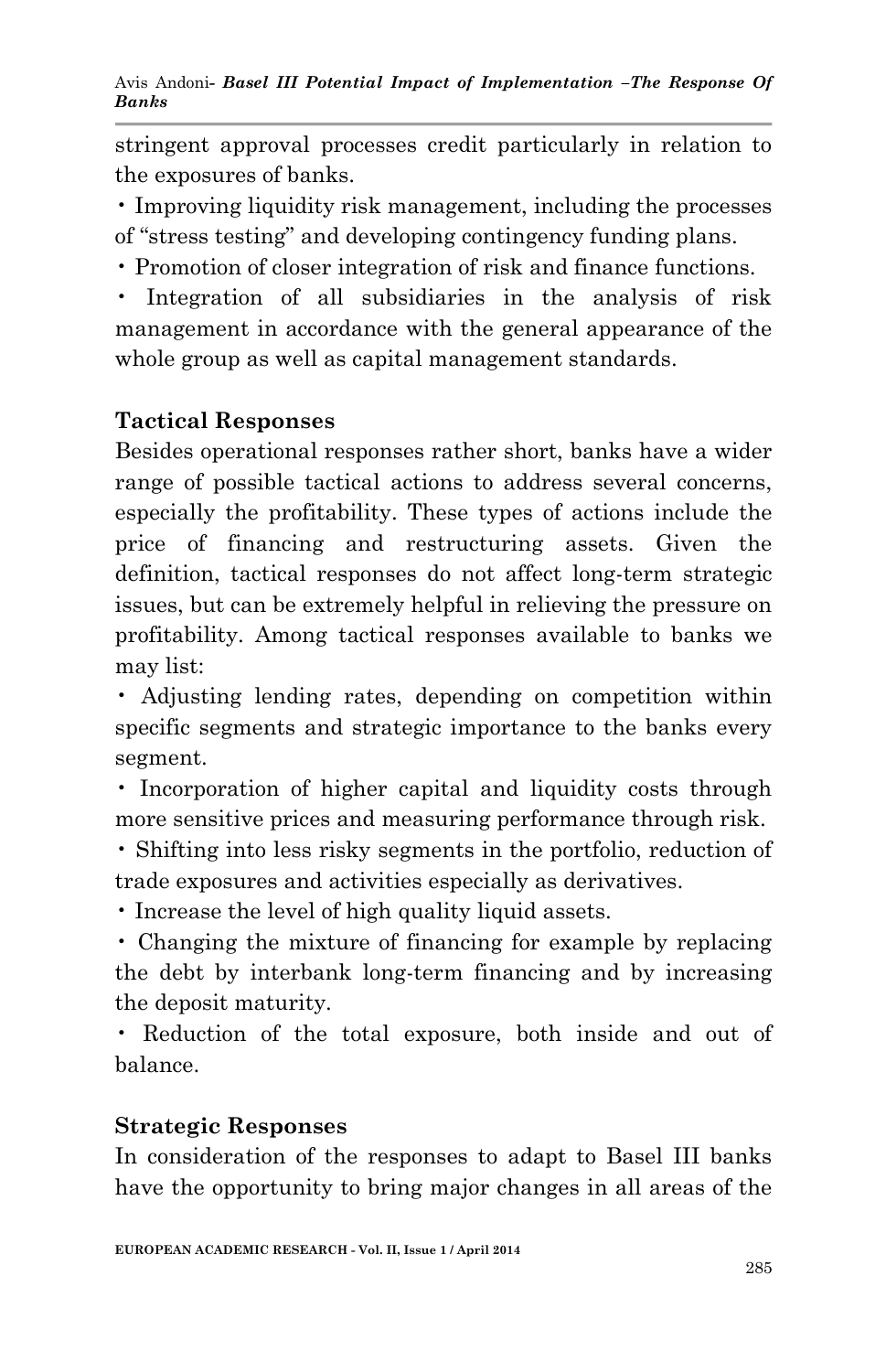institution. These include direct initiatives, such as keeping the profits to raise capital under Tier 1, but also include a wide range of options such as:

• Issuance of new equity as a result of new criteria of adequacy of agreement.

• Change in the funding strategy to cover liquidity risk.

• Taking a proactive approach to optimize and balance the management of the balance sheet.

• Engage in active customer management.

• Undertake strategic cost reductions, including rationalization of branch structures, rationalization of product or implementation of a shared services model.

• Change of business model, which can bring high risk distribution in the business units, entering so into new segments, products or businesses.

• Changing the structure of the group, for example, by selling minority interests in financial institutions.

#### **Conclusions**

If based on the dynamics and trends of banking supervisory regulations, they have been subject to change and continuous improvement of Perpetual. Since the 1988 agreement, the purpose of which was to address the limitations and problems facing the banking system. The Basel agreement aimed to answer the problem of harmonization versus rregullatoreves and consider risks to calculate the value of capital to be canned . But even this arrangement had its limitations, simple to prove this because the system failed. In fact the measurement of risk was apparent deficiencies. Consequently, born Basel II took into account the shortcomings of the first, but unfortunately he was not even enough. Even this agreement was based on the use of risk assessment methods, an overestimation of capital items, so its quality. Riçoi rotating crisis in the need to review the agreement, and we are today in Basel III agreement, which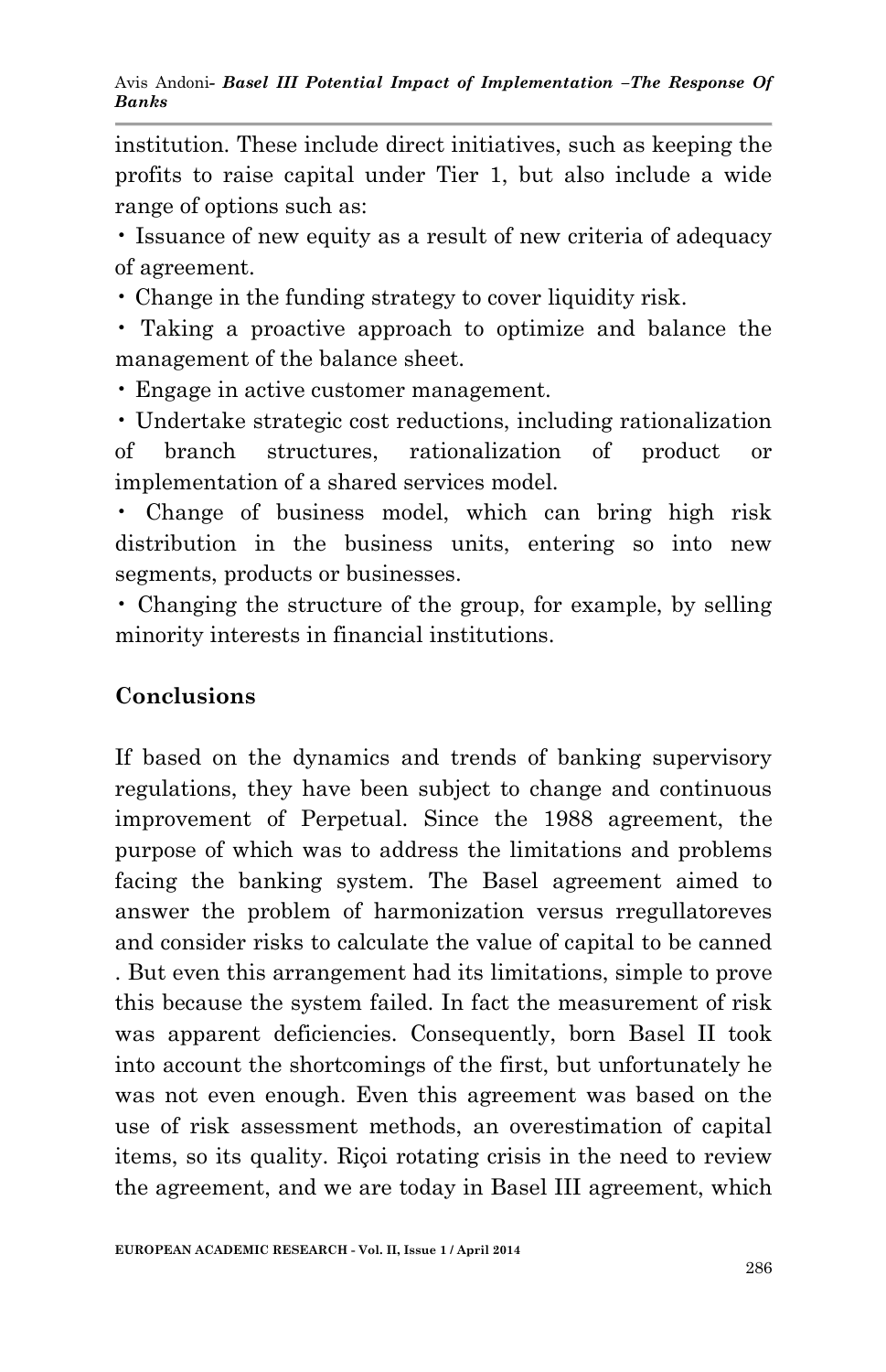Avis Andoni*- Basel III Potential Impact of Implementation –The Response Of Banks*

addressed all the criticisms of its predecessors and has provided full innovation both qualitative and quantitative.

This agreement is mainly characterized by a redefinition of the capital, as well as introducing new elements as pillows and liquidity ratios. However, this deal is far from being perfect. It is to be appreciated that banking regulation has evolved, based on this trend, banks are adapting and finding new ways to avoid significant increases in their capital, including the provision of loans. Despite the emphasis on providing loans, banking regulation has been and will continue to be useful to solve the problems identified in the system.

Also, another question emerges: whether to "kill" an over dose supervision regulation? Ultimately the issue of selection or approval of Basel III lies in weighing the cost - profitability (or not losing) to financial system / international banking. This article describes exactly the effects of Basel III, the potential effects it will have on the economy, the real economy in the banking level. From where, after analyzing the positive and negative effects , we can conclude that Basel III is costly in the short term , but in the long run it will " pay " , ie TJA will apply . However, this agreement to be effective, must develop measures for systemic banks and institutions "ghosts". Finally, note that the effects presented are estimates based on economic reasoning, so, under Basel III is a much more rigorous and consistent global regulatory level, which despite the high amount of requests impacts tends to harmonize the financial and banking systems, which necessarily requires the full support of banks internationally.

#### **BIBLIOGRAPHY:**

Aron, Janine. 2000. "Growth and Institutions: A Review of the Evidence." *The World Rank Research Observer* 15 (1): 99-135.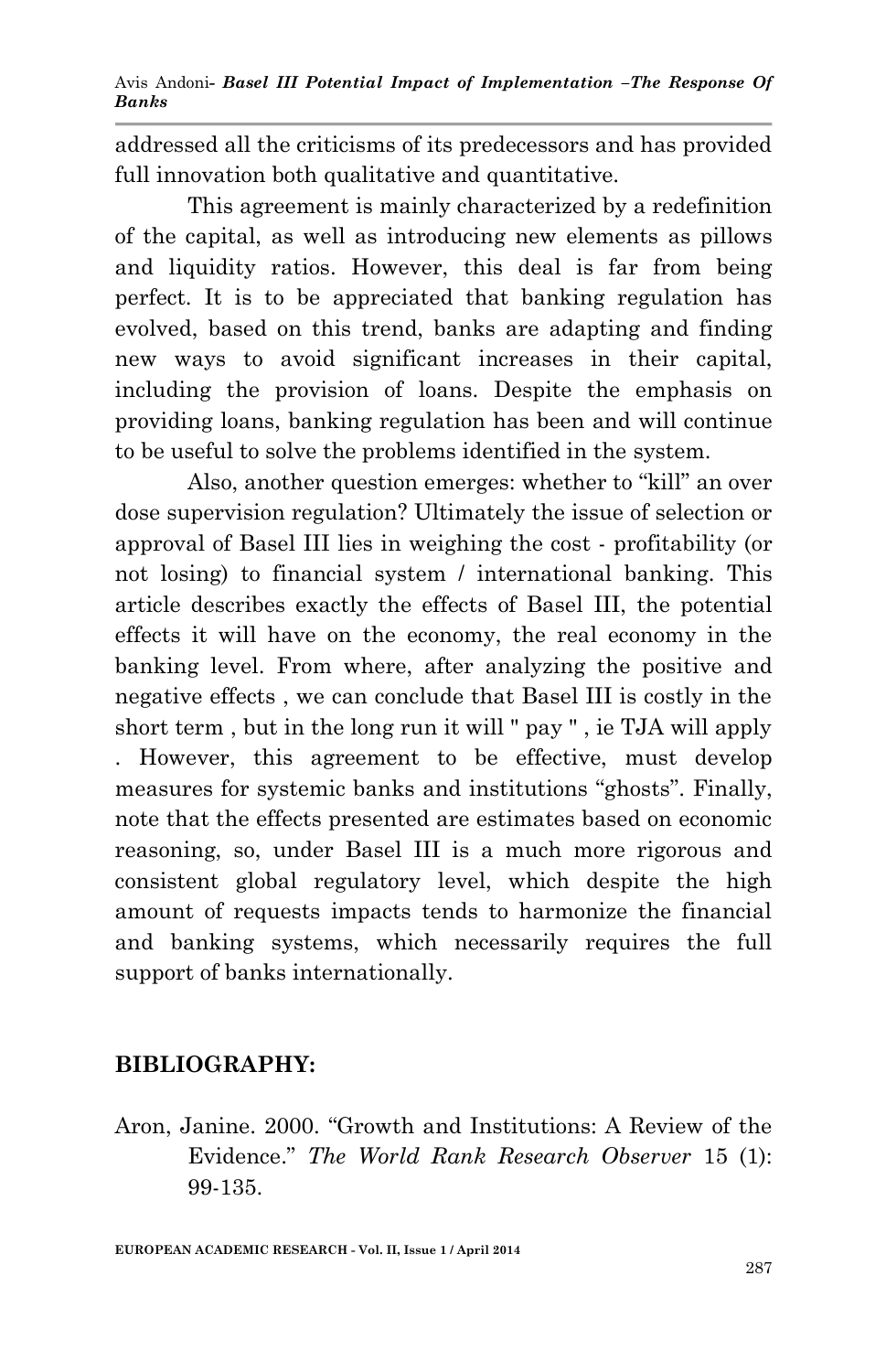Avis Andoni*- Basel III Potential Impact of Implementation –The Response Of Banks*

- Asogwa, Rober. 2006. "Regulatory Financial Global Harmonization, Central Banks ' Supervisory Effectiveness and Macroeconomic Performance in the West African Monetary Zone (WAMZ) Countries: Analyzing the Role of Institutional Factors." *7th Annual Global Development Network Conference*, St. Petersburg, Russia, January 2006.
- Barth, James, Gerard Caprio, and Ross Levine. 2006. *Rethinking Bank Regulation: Till Angels Govern?* New York: Cambridge University Press.
- Barth, James, Gerard Caprio, and Ross Levine. 2007. "Bank Regulations are Changing: But for Better or Worse?" *World Bank Discussion Paper*.
- Barth, James R., Gerard Caprio Jr., and Ross Levine. 2012. "The evolution and impact of Bank Regulations." *Policy Research Working Paper Series* 6288, The World Bank.
- Barth, James R., Daniel E. Nolle, Triphon Phumiwasana and Glenn Yago. 2003. "A Cross-Country Analysis of the Bank Supervisory Framework and Bank Performance." *Financial Markets, Institutions and Instruments*. 12(2): 67–120. doi: 10.1111/1468-0416.t01-2-00001
- Härle, Philipp, Erik Lüders, Theo Pepanides, Sonja Pfetsch, Thomas Poppensieker, Uwe Stegemann. 2010. "Basel III and European banking: Its impact, how banks might respond, and the challenges of implementation." McKinsey working papers on risk, Number 26. McKinsey and Company.
- Levine, Ross, Norman Loayza, and Thorsten Beck. 2000. "Financial Intermediation and Growth: Causality and Causes." *Journal of Monetary Economics* 46.
- Majone, Giandomenico. 1997. "From the Positive to the Regulatory State: Causes and Consequences of Changes in the Mode of Governance." *Journal of Public Policy* 17(2).

<sup>. 2012. &</sup>quot;Quantitative impact study results published by